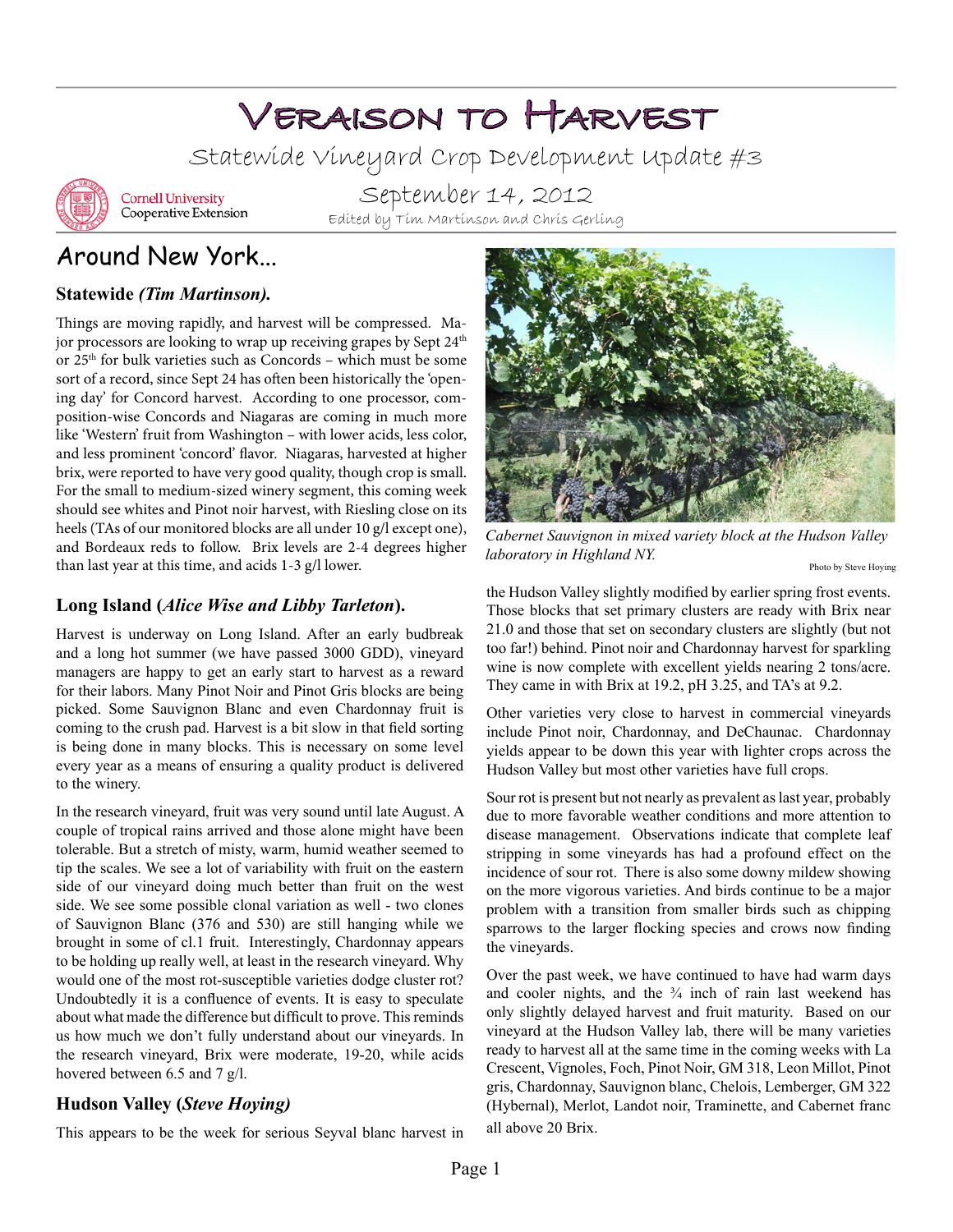#### **Finger Lakes (***Hans Walter-Peterson***)**

Growers and wineries in the Finger Lakes are into the meat of harvest now. Those who were waiting to pick early *vinifera* varieties like Pinot gris, Pinot noir and Chardonnay got started this week. The last blocks of Cayuga White, Marechal Foch and Baco Noir were also being picked over the past several days. Concord harvest is in full swing as well, with some processors trying to get fruit in quickly because of concerns about lower acidity in this year's crop.

Unlike 2011, yields this year appear to be average to below average for most varieties so far. Crops in many native vineyards were reduced by frost damage this spring, and fruit set in these vineyards did not seem to make up for much of that damage. Yields in hybrid and *vinifera* varieties seem to vary more due to differences in timing of budbreak and weather conditions at fruit set.

There is some good news for growers on the economic front this year. We have just released our annual [Finger Lakes](http://flg.cce.cornell.edu/files/2012/09/2012-FL-Grape-Prices-r2gkvr.pdf)  [Grape Price Listing](http://flg.cce.cornell.edu/files/2012/09/2012-FL-Grape-Prices-r2gkvr.pdf), which showed most varieties having no change or increases in their average prices compared to last year. This brought a stop to a downward trend of prices for many of the most important varieties in the region over the past few years.

#### **Lake Erie (***Jodi Creasap Gee).*

The belt is in the middle of harvest, and word on the street is that at least one processor will be shutting down by the end of September. With the small crop, growers are picking quickly where grapes are being picked, although there are some growers who stop the pickers shortly after starting due to the small crops. The low tonnage is not worth picking for many growers in the belt.

 The Concord and Niagara harvest in Niagara County "could be better" this season. Where there was no irrigation, and there is no irrigation in Concord vineyards, vines were weakened by the dry conditions this season. Most areas in Niagara County had no rain until August, leaving them with roughly pea-sized berries at 18 Brix and an average crop around 2 to 3 tons/acre. Some picked as low as 1 ¾ tons/acre, while the Niagara vineyards produced only a slightly larger crop, closer to 4 tons/acre.

Down in the Lake Erie Grape Belt, the Concord average is not much better, even though many vineyards did have a little more rain in late July. Many growers report tonnages in the 3-4-tons/acre range, while a few are lucky to have close to 6 or 7 tons/acre, which is *still* down from their averages. Here at CLEREL, we collected berries for the Concord berry curve and were surprised to see several 5-gram monsters in our cups. This is unusual, though, probably because that particular block retained more soil moisture than many other vineyards in the belt. Where vineyards are on well-drained gravel soil, the berries are smaller than average (2.5-3 grams/

berry). Other growers who regularly estimate crops at 30 days after bloom have noticed that their estimates – instead of being about 10% off – are further off than usual, due to the high variability of crop size within each vineyard.

#### **2012 Lake Erie Concord Update (***Terry Bates).*

Concord harvest is well underway in the Lake Erie region with relatively higher than average juice soluble solids and lower than average titratable acidity. It is over 100 days after bloom and the berry weight has stopped increasing as expected. The warm, dry, and sun filled weather - as well as the moderate to low crop in most vineyards - has kept the soluble solids accumulation rate high.



The chart at right shows the yield prediction from cluster counts earlier this year in nine Concord vineyards at the same pruning level across the Lake Erie grape belt. The large range in yield reflects the variability



in spring freeze damage. Although all the vineyards have reached minimum sugar standards, we are still recording an inverse linear yield – Brix relationship across the sites.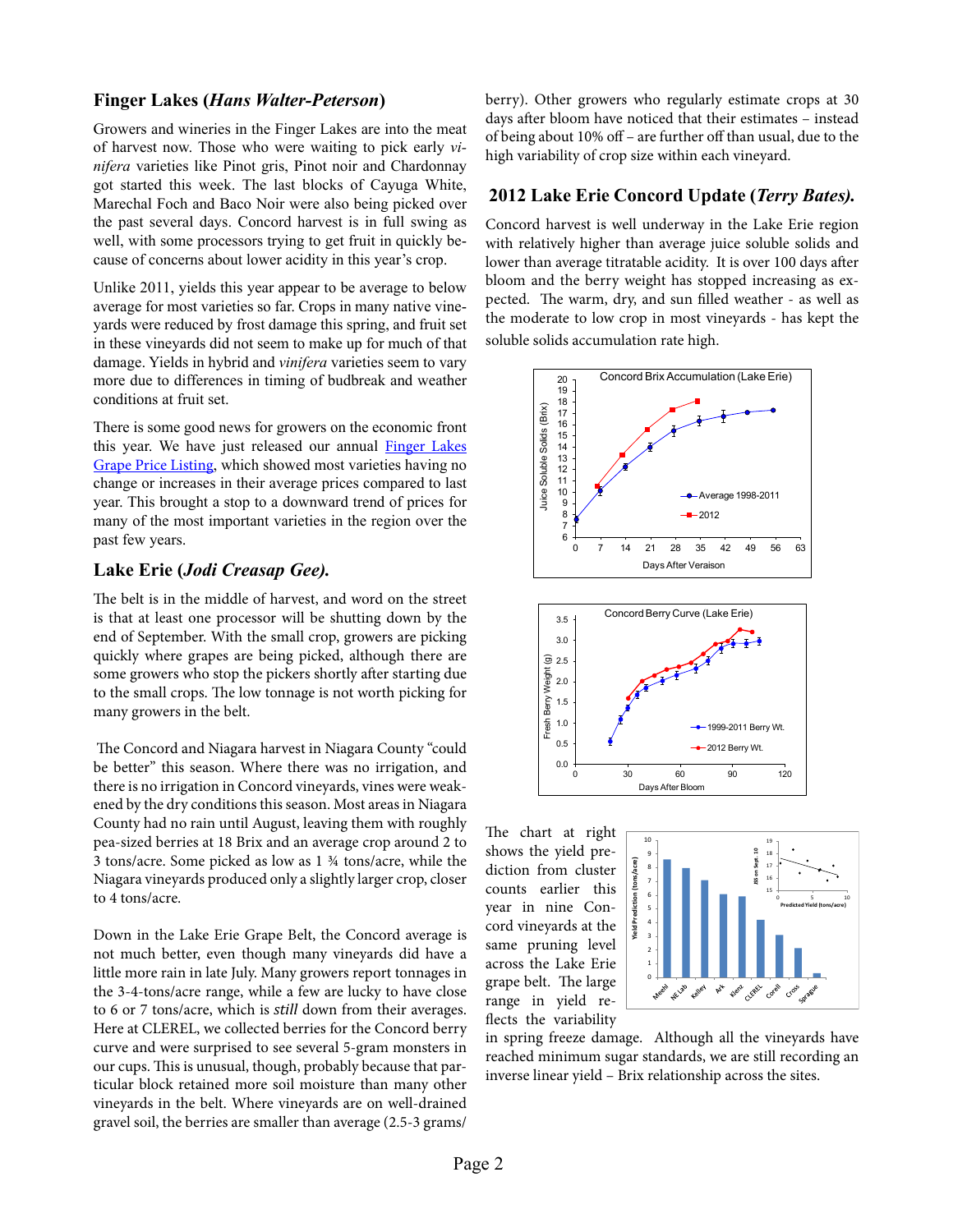# Can Late-Season Fungicide Residues Impact Fermentation and Flavors?

*Hans Walter-Peterson Finger Lakes Grape Program Chris Gerling, Extension Enologist*

The 2012 growing season has been good to growers from the standpoint of disease development. As we finished veraison and actually entered the harvest season, both clusters and canopies are looking very clean. But as we saw in 2011 and in other seasons, things can change quickly and growers may need to make some final fungicide applications in order to protect their crop through harvest.

Winemakers are often concerned about the use of certain spray materials close to harvest, and while there is legitimate concern about sulfur use close to harvest causing bad aromas in wines, we don't have good information about how, or if, other fungicides, like those used for downy mildew and botrytis, can impact what happens in the winery.

Every material has a pre-harvest interval (PHI) dictating the time before harvest in which it is safe to spray. This PHI has been determined to protect the safety of those who are handling and harvesting the fruit. The problem is that we sometimes neglect to consider the smaller, microbial workers who will help carry out fermentation- or maybe we don't. We need more data. On our ['PressPad' podcast episode last year that discussed](http://blogs.cornell.edu/presspad/2011/10/03/presspad-podcast-episode-1/)  [this topic,](http://blogs.cornell.edu/presspad/2011/10/03/presspad-podcast-episode-1/) Wayne Wilcox discussed how the PHIs are determined, and also noted that they tend to be much longer in Europe (by weeks in some cases). His hypothesis is that the difference has to do with fermentations rather than a different human health standard.

Much like insecticides, fungicides can have a fairly broad range of target organisms that they control (like Revus Top or Pristine, for example), or they can focus very specifically on a certain disease (think Vangard for botrytis). Based on this, we can reasonably hypothesize that there would be a better chance for something like Pristine residue to impact yeast used in fermentation than something very targeted like Vangard. But again, we don't have good data to confirm this or not. Some previous work has been done to show that captan is toxic to *Saccharomyces cerevisiae,* the type of yeast used

in winemaking<sup>1</sup>, but not as much has been done to examine what happens when some of these materials are brought to the winery from the vineyard.

Fungicides, as it is not too hard to imagine upon hearing the name, are designed to inhibit or kill fungi. The target organisms are vineyard pests like powdery mildew or botrytis, but there is another member of the kingdom Fungi who we are less eager to inhibit-yeast. Yeast are everywhere, and everywhere includes on grapes out in the field. The yeast in the vineyard will not necessarily be missed in the winery, however, since new inoculum will be added there, and even winemakers who rely on spontaneous fermentation are most likely using yeast populations that inhabit the cellar as opposed to the vineyard. The concern is residual antifungal activity in the fermenter.

Last year, we looked at three different fungicides that have very short PHI intervals and that are often used close to harvest time - captan (0 day PHI, 72 hr re-entry interval) used for downy mildew and (some) sour rot control, Vangard (7 day PHI) and Elevate (0 day PHI, 12 hr REI), both of which are very effective materials for botrytis control.

We applied each material to Riesling and Cabernet Franc fruit using the PHI and re-entry intervals to determine how long to spray each material before our chosen harvest date. All of the treatments in each variety were harvested on the same day (Riesling - October 6; Cabernet Franc - October 17) in order to avoid differences in fruit composition as much as possible. Treatments were split into two reps and fermented separately (each replication is reported in the tables below). Each variety was processed using standard winemaking methods appropriate for them, and the time to ferment each lot (including malolactic fermentation in Cabernet France) was tracked to see if there were any impacts to fermentation rates.

**Results.** So what did we find? To the tables (Table 1 and 2, following page)!!

While it just looks like we copied and pasted the results from the control into the rest of the table, the net result of our trial in 2011 was that there were no differences between any of the reps or treatments with regard to the amount of time it took to complete fermentation.

These experimental wines were presented to members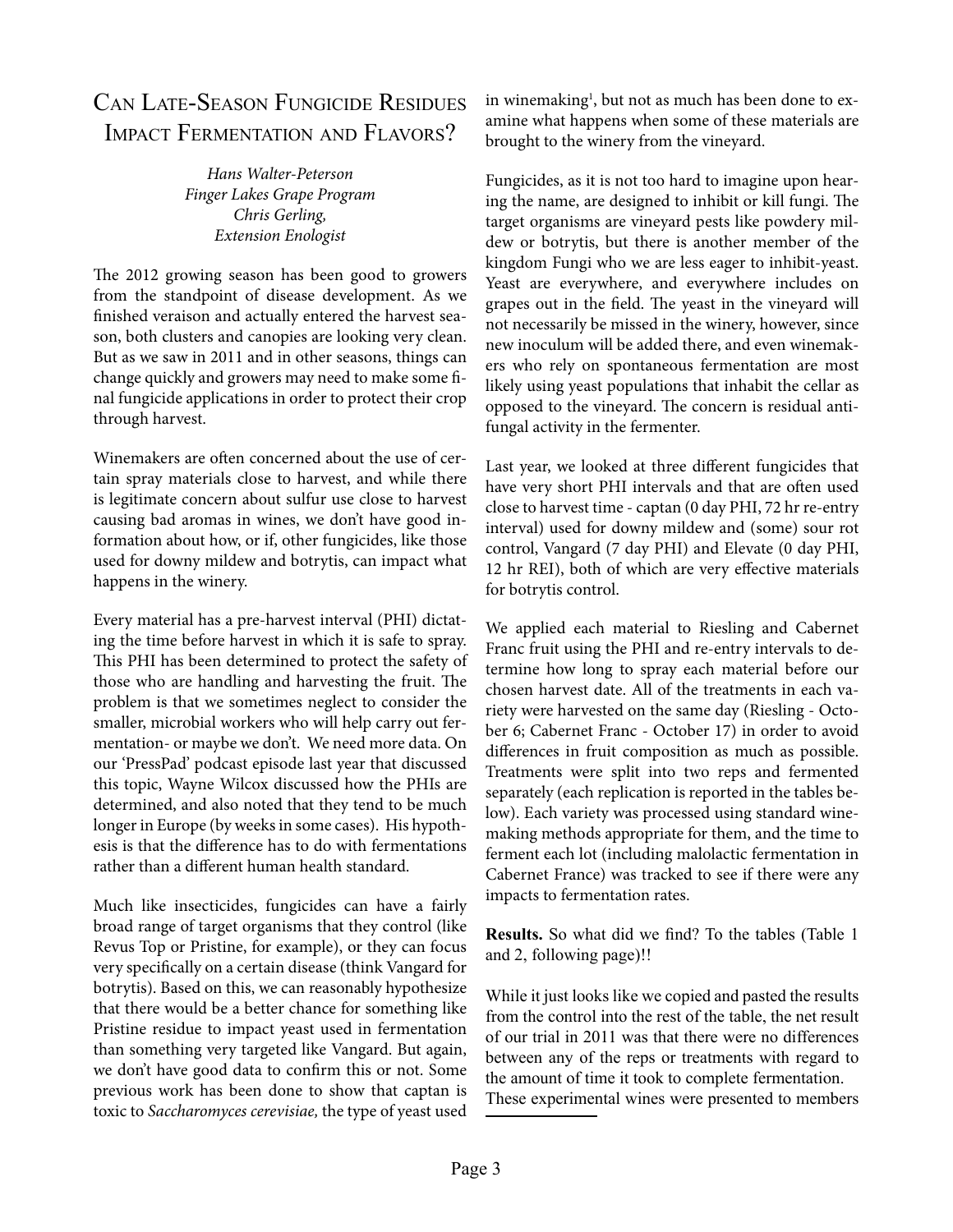of the industry at the Finger Lakes Grape Growers' Conference in March 2011 to see if they could detect any differences between the wines and had a preferred treatment over others. Most in the audience said that they could detect differences, but when asked for their preference, there was an almost even split between the four treatments. These wines were also presented for similar evaluation by participants at the 2012 annual meeting of the American Society of Enology and Viticulture - Eastern Section. Results from this audience were very similar to those found at the growers' conference.

We will be conducting this trial for one more

year in 2012, with one change being made to the materials used. We will be removing Elevate from the trial and using Pristine a material that is effective at controlling a much wider range of fungal organisms than the materials that we have used so far. The thought being that a material that controls a number of different organisms might be more likely to impact wine yeasts than one that focuses essentially on one type of fungus.

Implications. So why should growers care about this? This might sound more like a

winery problem than a grower problem. And after all, which is worse - a little spray residue, or letting more rot and disease take over my vines? It should be a concern to growers because it is potentially a concern to the people who are buying their fruit, their customers. What it really takes is good communication between grower and winemaker so both understand the pressures and priorities of each, so good decisions can be made. Some winemakers won't be concerned at all about these residues, while others may.

And while this may sound like a problem only for growers with *vinifera* varieties or Vignoles, just remember that we were seeing *botrytis* infections last year in varieties where it has never been seen before - Vidal, DeChaunac, Lemberger, and yes, even Concord and Niagara.

While late season sprays are a fairly regular necessity in the East, the past few years have seen a marked

Table 1. Riesling Fermentations.

| <b>Variety</b> | <b>Treatment</b> | <b>Yeast</b>     | Date<br><b>Inoculated</b> | Date<br><b>Finished</b> |
|----------------|------------------|------------------|---------------------------|-------------------------|
| Riesling       | Control          | <b>DV10</b>      | October 7                 | October 21              |
| Riesling       | Control          | DV10             | October 7                 | October 21              |
| Riesling       | Captan           | DV10             | October 7                 | October 21              |
| Riesling       | Captan           | DV10             | October 7                 | October 21              |
| Riesling       | Elevate          | <b>DV10</b>      | October 7                 | October 21              |
| Riesling       | Elevate          | DV10             | October 7                 | October 21              |
| Riesling       | Vangard          | DV10             | October 7                 | October 21              |
| Riesling       | Vangard          | DV <sub>10</sub> | October 7                 | October 21              |
|                |                  |                  |                           |                         |

Table 2. Cabernet Franc Fermentations.

| <b>Variety</b> | <b>Treatment</b> | <b>Yeast</b> | <b>Alcoholic</b><br><b>Inoculation</b> | Date<br><b>Finished</b> | ML<br><b>Inoculation</b> | Date ML<br><b>Finished</b> |
|----------------|------------------|--------------|----------------------------------------|-------------------------|--------------------------|----------------------------|
| Cab Franc      | Control          | <b>GRE</b>   | October 19                             | October 27              | October 28               | November 15                |
| Cab Franc      | Control          | <b>GRE</b>   | October 19                             | October 27              | October 28               | November 15                |
| Cab Franc      | Captan           | <b>GRE</b>   | October 19                             | October 27              | October 28               | November 15                |
| Cab Franc      | Captan           | <b>GRE</b>   | October 19                             | October 27              | October 28               | November 15                |
| Cab Franc      | Elevate          | <b>GRE</b>   | October 19                             | October 27              | October 28               | November 15                |
| Cab Franc      | Elevate          | <b>GRE</b>   | October 19                             | October 27              | October 28               | November 15                |
| Cab Franc      | Vangard          | <b>GRE</b>   | October 19                             | October 27              | October 28               | November 15                |
| Cab Franc      | Vangard          | <b>GRE</b>   | October 19                             | October 27              | October 28               | November 15                |

increase in rot-inducing conditions on the other side of the Rockies. Places that have not necessarily even needed to start spraying previously are now also dealing with the question of when to stop. As a result, we are not the only group setting up trials like this. More data should be coming from this and other trials, with the goal of developing some useful guidance for both growers and winemakers on making decisions about the need for one last roundabout with the sprayer before harvest. Global weather seems to be growing more unpredictable as time passes, and, for better or worse, lots of people in lots of parts of the world are starting to see what it's like to be a farmer in New York.

*Thanks to Wayne Wilcox, Mike Colizzi, Bill Wilsey, Steve Lerch, Jack Reich (vineyard help), Luann Preston-Wilsey, and Pam Raes (winemaking) for their help with this trial, White Springs Winery for hosting the trial, and the John Dyson Research Endowment Fund for supporting this work.*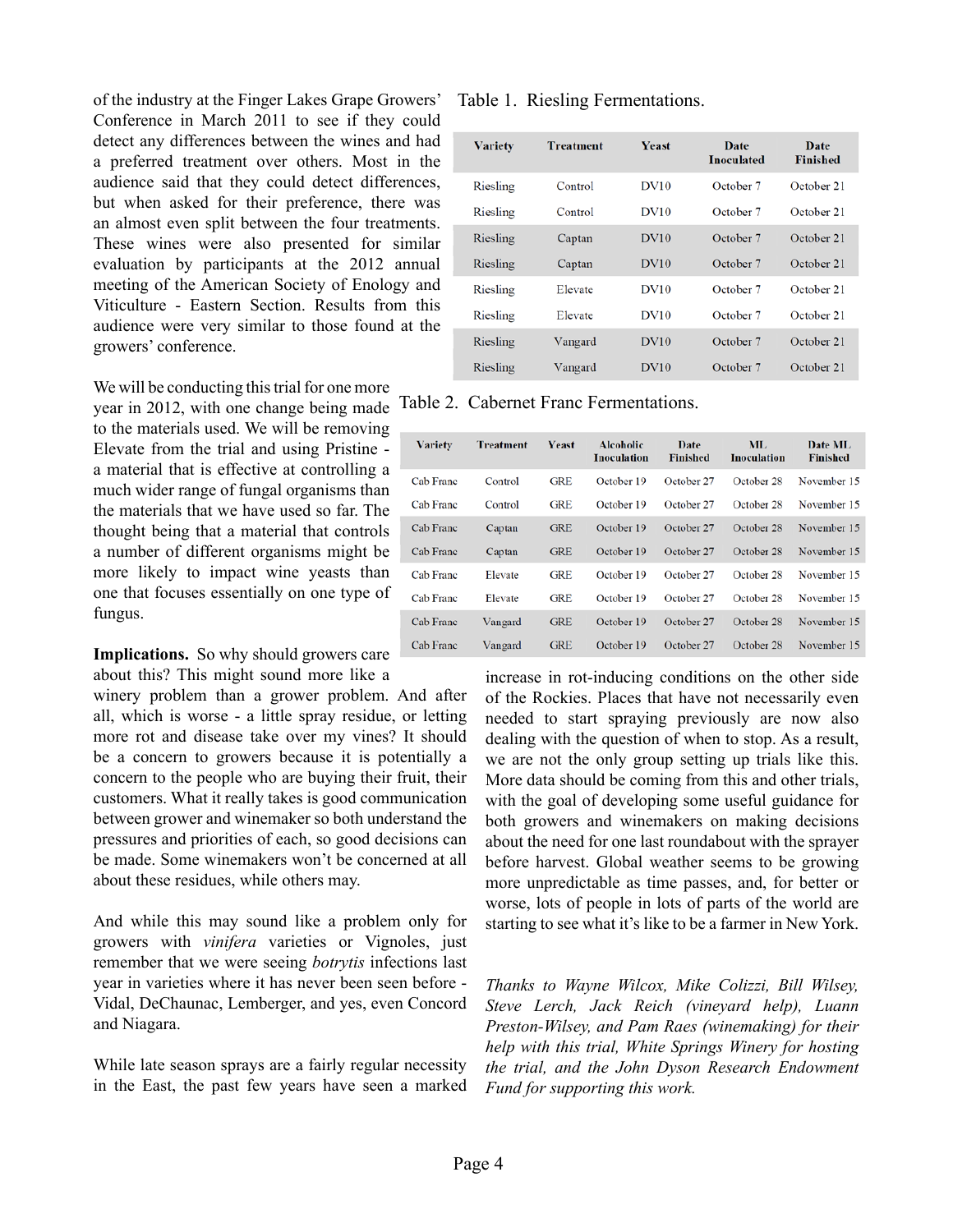# FRUIT MATURATION REPORT - 9/14/2012

Samples reported here were collected on **Monday, September 10.** Where appropriate, sample data from 2011, averaged over all sites is included. Tables from 2011 are archived at <http://grapesandwine.cals.cornell.edu/cals/grapesandwine/veraison-to-harvest/2011.cfm>

We are again reporting berry weight, brix, titratable acidity and pH, and yeast assimilable nitrogen (YAN), as part of a joint project with Anna Katharine Mansfield and Lailiang Cheng. Graduate student Mark Nisbit is running the YAN assays as part of his Ph D project, and other students from the Enology lab are running samples (details in later issue) . - TEM

#### **Cabernet Franc Region Harvest Date Description Ber. Wt. g. % Brix pH TA g/L YAN (ppm)** Finger Lakes 9/10/2012 E.Seneca 1.48 20.7 3.17 5.5 26 Finger Lakes 9/10/2012 W.Seneca 1.31 20.6 3.00 8.9 0 Finger Lakes 9/10/2012 Cayuga 1.51 19.8 3.14 6.8 3 Lake Erie 9/10/2012 Portland 1.67 17.9 3.18 8.8 162 Long Island 9/10/2012 North Fork 2.07 17.5 3.32 7.0 111 Long Island 9/10/2012 North Fork 1.63 17.5 3.17 7.6 67 Hudson Valley 9/10/2012 HVL 1.47 20.0 3.45 5.6 71 *Average 9/10/2012 1.59 19.1 3.20 7.17 63* Prev Sample 8/29/12 *1.48 15.6 3.01 12.9 88 '11 Average 9/13/2011 1.52 16.4 3.12 10.3 111* **Catawba Region Harvest Date Description Ber. Wt. g. % Brix pH TA g/L YAN (ppm)** Finger Lakes 9/10/2012 Keuka 2.29 16.2 2.86 11.2 57 *Prev Sample* 9/5/2012 Keuka 2.09 15.7 2.76 15.1 69 *'11 Sample 2.36 15.0 2.77 13.6 57* **Cayuga White Region Harvest Date Description Ber. Wt. g. % Brix pH TA g/L YAN (ppm)** Finger Lakes HARVESTED Finger Lakes HARVESTED *Final Sample 9/5/2012 2.52 18.8 3.18 8.7 284 '11 Average 9/13/2011 2.39 16.0 3.00 8.8 184* **Chardonnay Region Harvest Date Description Ber. Wt. g. % Brix pH TA g/L YAN (ppm)** Finger Lakes 9/10/2012 Cayuga 1.44 21.2 3.15 8.2 159 Finger Lakes 9/10/2012 W.Seneca 1.44 21.9 3.19 7.0 54 Long Island 9/10/2012 North Fork S 1.51 17.8 3.47 7.2 302 Hudson Valley 9/10/2012 HVL 1.37 21.5 3.68 5.4 241 Hudson Valley 9/10/2012 W HV 1.57 18.1 3.42 8.6 263 *Average 9/10/2012 1.47 20.1 3.38 7.3 204 Prev. Sample 9/5/2012 1.45 19.6 3.31 7.9 229 '11 Average 9/13/2011 1.55 17.4 3.25 8.8 237* **Concord Region Harvest Date Description Ber. Wt. g. % Brix pH TA g/L YAN (ppm)** Finger Lakes 9/10/2012 Keuka 2.89 15.9 3.33 6.7 204 Lake Erie 9/10/2012 Portland 3.51 17.0 3.30 8.0 212 *Average 9/10/2012 3.20 16.5 3.32 7.4 208*

*Prev Sample 9/5/2012 2.99 15.6 3.23 9.1 243 '11 Sample 9/13/2011 3.33 15.4 3.2 9.7 237*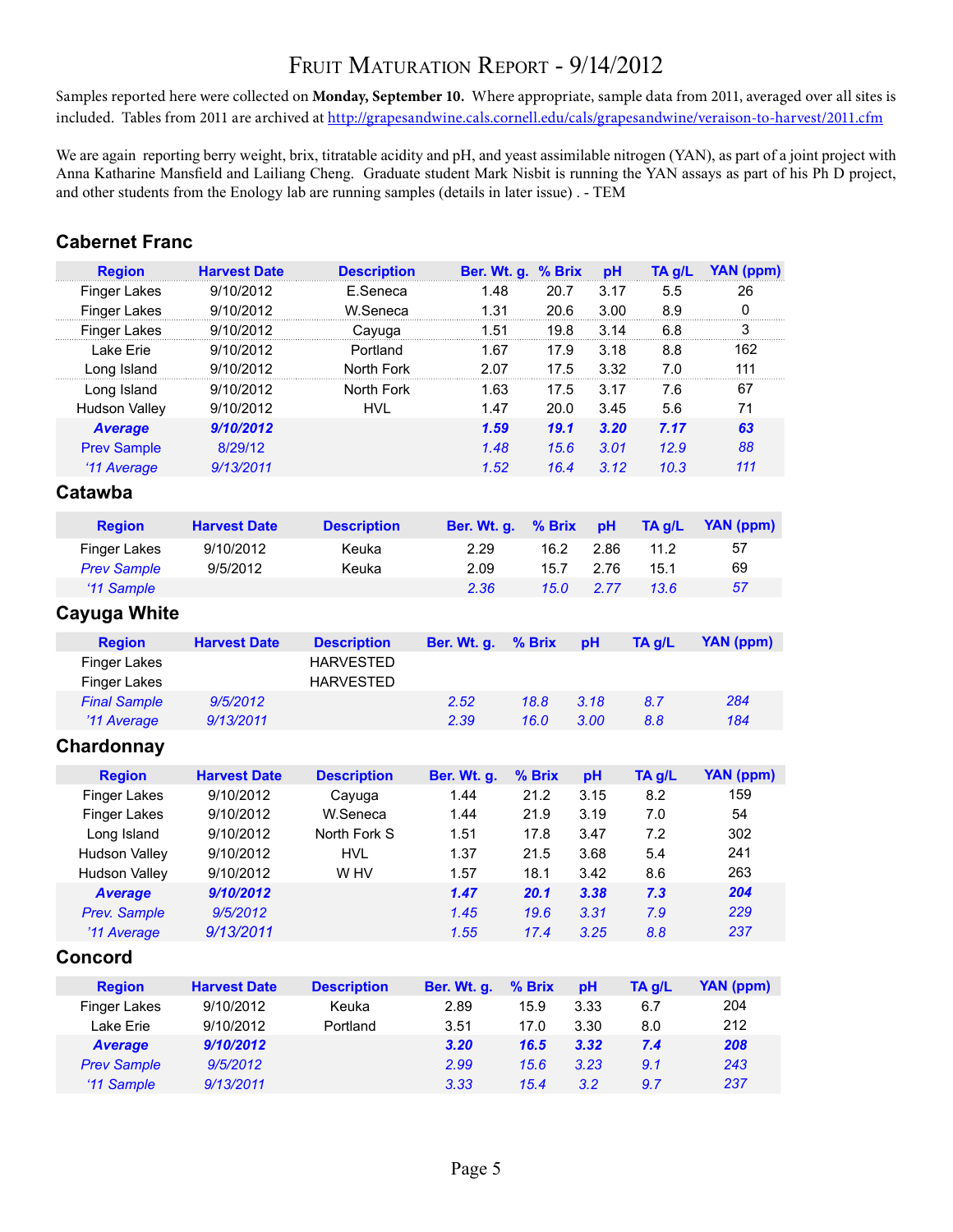# **Lemberger**

| <b>Region</b>        | <b>Harvest Date</b> | <b>Description</b> | Ber. Wt. g. | % Brix | pH     | TA g/L | <b>YAN (ppm)</b> |                  |
|----------------------|---------------------|--------------------|-------------|--------|--------|--------|------------------|------------------|
| <b>Finger Lakes</b>  | 9/10/2012           | Keuka              | 1.71        | 20.4   | 3.31   | 6.3    | 210              |                  |
| <b>Prev Sample</b>   | 9/5/2012            | Keuka              | 1.67        | 22.8   | 3.08   | 7.1    | 40               |                  |
| '11 Sample           | 9/13/2011           |                    | 1.60        | 20.9   | 3.11   | 7.0    | 106              |                  |
| <b>Malbec</b>        |                     |                    |             |        |        |        |                  |                  |
| <b>Region</b>        | <b>Harvest Date</b> | <b>Description</b> | Ber. Wt. g. | % Brix | pH     | TA g/L | <b>YAN (ppm)</b> |                  |
| Long Island          | 9/10/2012           | North Fork S       | 2.48        | 17.6   | 3.36   | 10.2   | 248              |                  |
| <b>Prev Sample</b>   | 9/5/2012            | N Fork S           | 2.34        | 15.4   | 3.25   | 12.0   | 248              |                  |
| '11 Sample           | 9/13/2011           |                    | 2.21        | 16.1   | 3.37   | 10.1   | 283              |                  |
| <b>Merlot</b>        |                     |                    |             |        |        |        |                  |                  |
| <b>Region</b>        | <b>Harvest Date</b> | <b>Description</b> | Ber. Wt. g. |        | % Brix | pH     | TA g/L           | <b>YAN (ppm)</b> |
| Long Island          | 9/10/2012           | North Fork (4)     | 2.09        |        | 17.9   | 3.53   | 5.7              | 124              |
| Long Island          | 9/10/2012           | North Fork (8)     | 1.96        |        | 18.6   | 3.43   | 5.2              | 68               |
| <b>Hudson Valley</b> | 9/10/2012           | <b>HVL</b>         | 1.72        |        | 19.9   | 3.74   | 4.4              | 122              |
| <b>Average</b>       | 9/10/2012           |                    | 1.92        |        | 18.8   | 3.57   | 5.1              | 105              |
| <b>Prev Sample</b>   | 9/5/2012            |                    | 1.79        |        | 18.1   | 3.42   | 8.3              | 127              |
| '11 Sample           | 9/13/2011           |                    | 1.63        |        | 15.6   | 3.45   | 10.5             | 196              |
| <b>Niagara</b>       |                     |                    |             |        |        |        |                  |                  |
| <b>Region</b>        | <b>Harvest Date</b> | <b>Description</b> | Ber. Wt. g. |        | % Brix | pH     | TA g/L           | <b>YAN (ppm)</b> |
| Lake Erie            |                     | <b>HARVESTED</b>   |             |        |        |        |                  |                  |
| <b>Final Sample</b>  | 9/5/2012            | Portland           | 3.84        |        | 16.6   | 3.26   | 7.2              | 205              |
| '11 Sample           | 9/13/2011           |                    | 4.25        |        | 14.9   | 3.24   | 7.5              | 166              |
| <b>Noiret</b>        |                     |                    |             |        |        |        |                  |                  |
| <b>Region</b>        | <b>Harvest Date</b> | <b>Description</b> | Ber. Wt. g. |        | % Brix | pH     | TA g/L           | <b>YAN (ppm)</b> |
| Lake Erie            | 9/10/2012           | Ripley             | 1.81        |        | 19.1   | 3.28   | 8.4              | 344              |
| <b>Hudson Valley</b> | 9/10/2012           | <b>HVL</b>         | 1.53        |        | 18.6   | 3.45   | 6.2              | 232              |
| <b>Hudson Valley</b> | 9/10/2012           | W HV               | 1.56        |        | 17.9   | 3.23   | 8.9              | 122              |
| <b>Average</b>       | 9/10/2012           |                    | 1.63        |        | 18.5   | 3.32   | 7.9              | 233              |
| <b>Prev Sample</b>   | 9/5/2012            |                    | 1.53        |        | 18.1   | 3.18   | 9.3              | 265              |
| '11 Sample           | 9/13/2011           |                    | 1.65        |        | 16.7   | 3.12   | 11.0             | 190              |
| <b>Pinot Noir</b>    |                     |                    |             |        |        |        |                  |                  |
| <b>Region</b>        | <b>Harvest Date</b> | <b>Description</b> | Ber. Wt. g. |        | % Brix | pH     | TA g/L           | <b>YAN (ppm)</b> |
| Finger Lakes         | 9/10/2012           | E.Seneca           | 1.37        |        | 21.4   | 3.33   | 6.1              | 190              |
| <b>Hudson Valley</b> | 9/10/2012           | <b>HVL</b>         | 1.72        |        | 21.6   | 3.67   | 7.0              | 209              |
| <b>Hudson Valley</b> | 9/10/2012           | W HV               | 1.30        |        | 19.6   | 3.56   | 6.2              | 269              |
| <b>Average</b>       | 9/10/2012           |                    | 1.46        |        | 20.9   | 3.52   | 6.4              | 222              |
| <b>Prev Sample</b>   | 9/5/2012            |                    | 1.43        |        | 20.6   | 3.41   | 7.6              | 219              |
| '11 Sample           | 9/13/2011           |                    | 1.50        |        | 17.8   | 3.36   | 7.8              | 246              |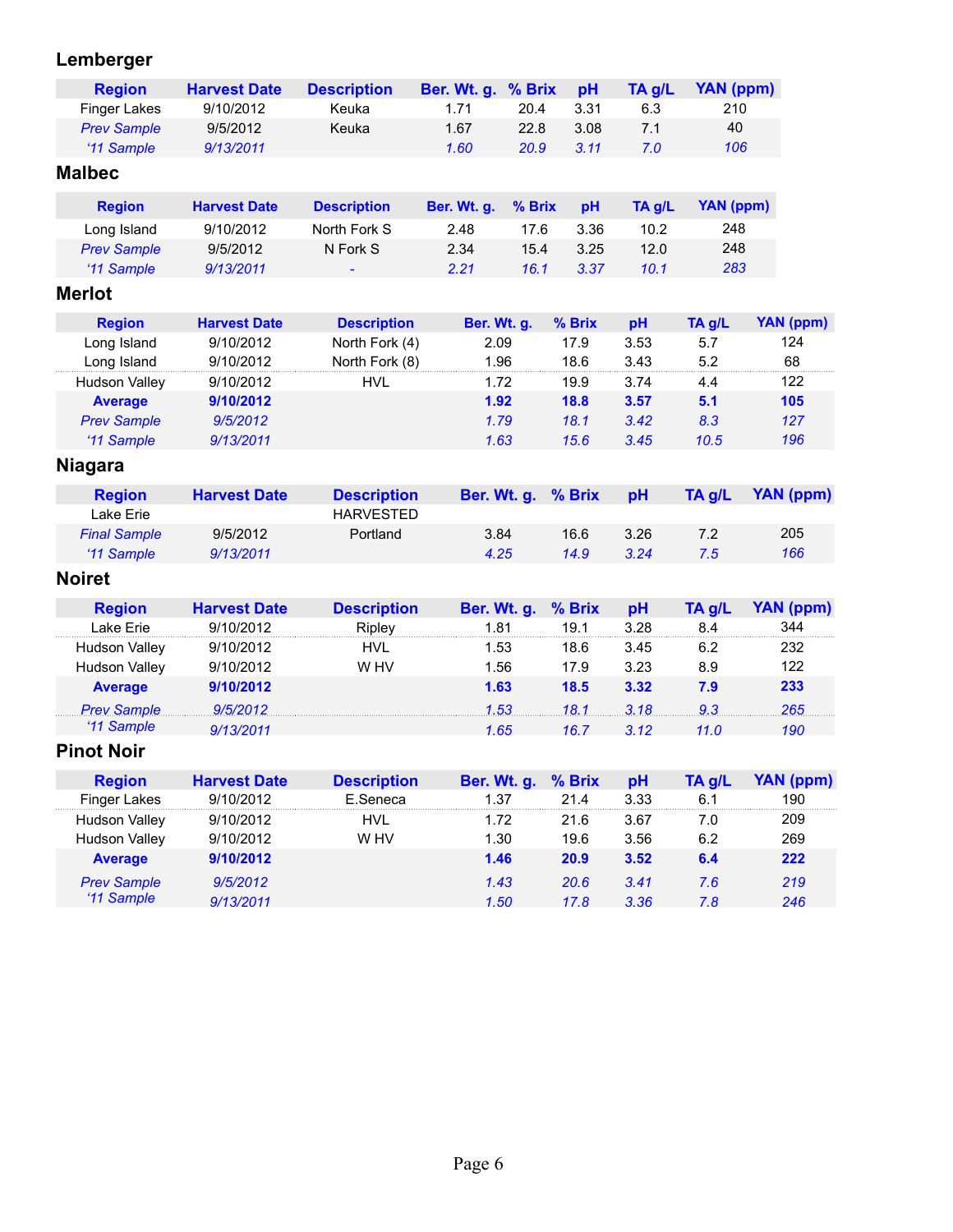# **Riesling**

| <b>Region</b>        | <b>Harvest Date</b> | <b>Description</b> | <b>Ber. Wt. g.</b> | % Brix | pH   | TA q/L | YAN (ppm) |
|----------------------|---------------------|--------------------|--------------------|--------|------|--------|-----------|
| Finger Lakes         | 9/10/2012           | W.Seneca           | 1.40               | 18.4   | 2.87 | 9.9    |           |
| <b>Finger Lakes</b>  | 9/10/2012           | E.Seneca           | 1.50               | 17.7   | 2.96 | 8.8    | 16        |
| <b>Finger Lakes</b>  | 9/10/2012           | W. Seneca          | 1.42               | 16.7   | 2.87 | 10.7   | 104       |
| Lake Frie            | 9/10/2012           | Fredonia           | 1.60               | 19.5   | 3.11 | 8.3    | 223       |
| Long Island          | 9/10/2012           | North Fork         | 1.52               | 17.9   | 3.29 | 7.9    | 107       |
| <b>Hudson Valley</b> | 9/10/2012           | <b>HVL</b>         | 1.69               | 18.5   | 3.40 | 6.7    | 97        |
| <b>Finger Lakes</b>  | 9/10/2012           | E.Seneca           | 1.52               | 18.5   | 2.94 | 9.4    | 44        |
| <b>Finger Lakes</b>  | 9/10/2012           | E.Seneca           | .49                | 18.5   | 2.91 | 7.5    | 23        |
| <b>Finger Lakes</b>  | 9/10/2012           | Cayuga             | 1.61               | 18.0   | 2.96 | 9.9    | 58        |
| <b>Finger Lakes</b>  | 9/10/2012           | Keuka              | 1.30               | 18.1   | 2.94 | 9.2    | 94        |
| <b>Average</b>       | 9/10/2012           |                    | 1.50               | 18.2   | 3.03 | 8.8    | 77        |
| <b>Prev Sample</b>   | 9/5/2012            |                    | 1.42               | 17.9   | 2.97 | 10.5   | 98        |
| '11 Sample           | 9/13/2011           |                    | 1.36               | 16.4   | 2.95 | 10.4   | 97        |

# **Sauvignon Blanc**

| <b>Region</b>      | <b>Harvest Date</b> | <b>Description</b>       | Ber. Wt. q. | $%$ Brix | <b>pH</b> | TA a/L | YAN (ppm) |
|--------------------|---------------------|--------------------------|-------------|----------|-----------|--------|-----------|
| Long Island        | 9/10/2012           | North Fork               | 1.70        | 20.2     | 3.40      | 7.5    | 141       |
| <b>Prev Sample</b> | 9/5/2012            |                          | 1.63        | 18.8     | 3.35      | 9.0    | 125       |
| '11 Sample         | 9/13/2011           | $\overline{\phantom{0}}$ | 1.58        | 18.0     | 3.39      | 7.6    | 170       |

# **Seyval Blanc**

| <b>Region</b>        | <b>Harvest Date</b> | <b>Description</b> | Ber. Wt. g. | % Brix | рH   | $TA$ g/L | YAN (ppm) |
|----------------------|---------------------|--------------------|-------------|--------|------|----------|-----------|
| Finger Lakes         |                     | <b>HARVESTED</b>   |             |        |      |          |           |
| Hudson Valley        | 9/10/2012           | HVL                | 1.77        | 19.2   | 3.41 | 5.8      | 172       |
| <b>Hudson Valley</b> | 9/10/2012           | W HV               | 1.64        | 19.5   | 3.36 | 6.8      | 215       |
| Average              | 9/10/2012           |                    | 1.71        | 19.4   | 3.39 | 6.3      | 194       |
| <b>Prev Sample</b>   | 9/5/12              |                    | 1.59        | 19.3   | 3.28 | 6.7      | 211       |
| '11 Sample           | 9/13/2011           |                    | 1.88        | 17.6   | 3.23 | 7.7      | 135       |

### **Traminette**

| <b>Region</b>        | <b>Harvest Date</b> | <b>Description</b> | Ber. Wt. g. | $%$ Brix | <b>pH</b> | TA a/L | YAN (ppm)                |
|----------------------|---------------------|--------------------|-------------|----------|-----------|--------|--------------------------|
| <b>Finger Lakes</b>  | 9/10/2012           | Keuka              | 1 76        | 19.5     | 2.95      | 8.8    | 70                       |
| I ake Frie           | 9/10/2012           | Fredonia           | 1 73        | 20 B     | 2.98      | 6.7    | $\overline{\phantom{0}}$ |
| <b>Hudson Valley</b> | 9/10/2012           | HVI                | 1.83        | 19.1     | 3.44      | 6.8    | 120                      |
| <b>Hudson Valley</b> | 9/10/2012           | W HV               | 1.68        | 17.9     | 3.25      | 7.4    | 100                      |
| <b>Average</b>       | 9/10/2012           |                    | 1.75        | 19.3     | 3.16      | 7.4    | 97                       |
| <b>Prev Sample</b>   | 9/5/2012            | Average            | 1.51        | 16.3     | 2.93      | 13.0   | 63                       |
| '11 Sample           | 9/13/2011           |                    | 1 84        | 18.0     | 2.98      | 10.0   | 71                       |

# **Vignoles**

| <b>Region</b>       | <b>Harvest Date</b> | <b>Description</b> | <b>Ber. Wt. g.</b> | % Brix | рH   | TA g/L | YAN (ppm) |
|---------------------|---------------------|--------------------|--------------------|--------|------|--------|-----------|
| Finger Lakes        | 9/10/2012           | W. Seneca          | 1.32               | 24.5   | 3.27 | 8.8    | 163       |
| <b>Finger Lakes</b> |                     | Keuka              | Harvest            |        |      |        |           |
| Finger Lakes        |                     | Keuka              | Harvest            |        |      |        |           |
| <b>Average</b>      | 9/10/2012           |                    | 1.32               | 24.5   | 3.27 | 8.8    | 163       |
| <b>Prev Sample</b>  | 9/5/2012            |                    | 1.30               | 25.5   | 3.09 | 11.5   | 171       |
| '11 Sample          | 9/13/2011           |                    | 1.37               | 20.4   | 3.05 | 12.4   | 165       |